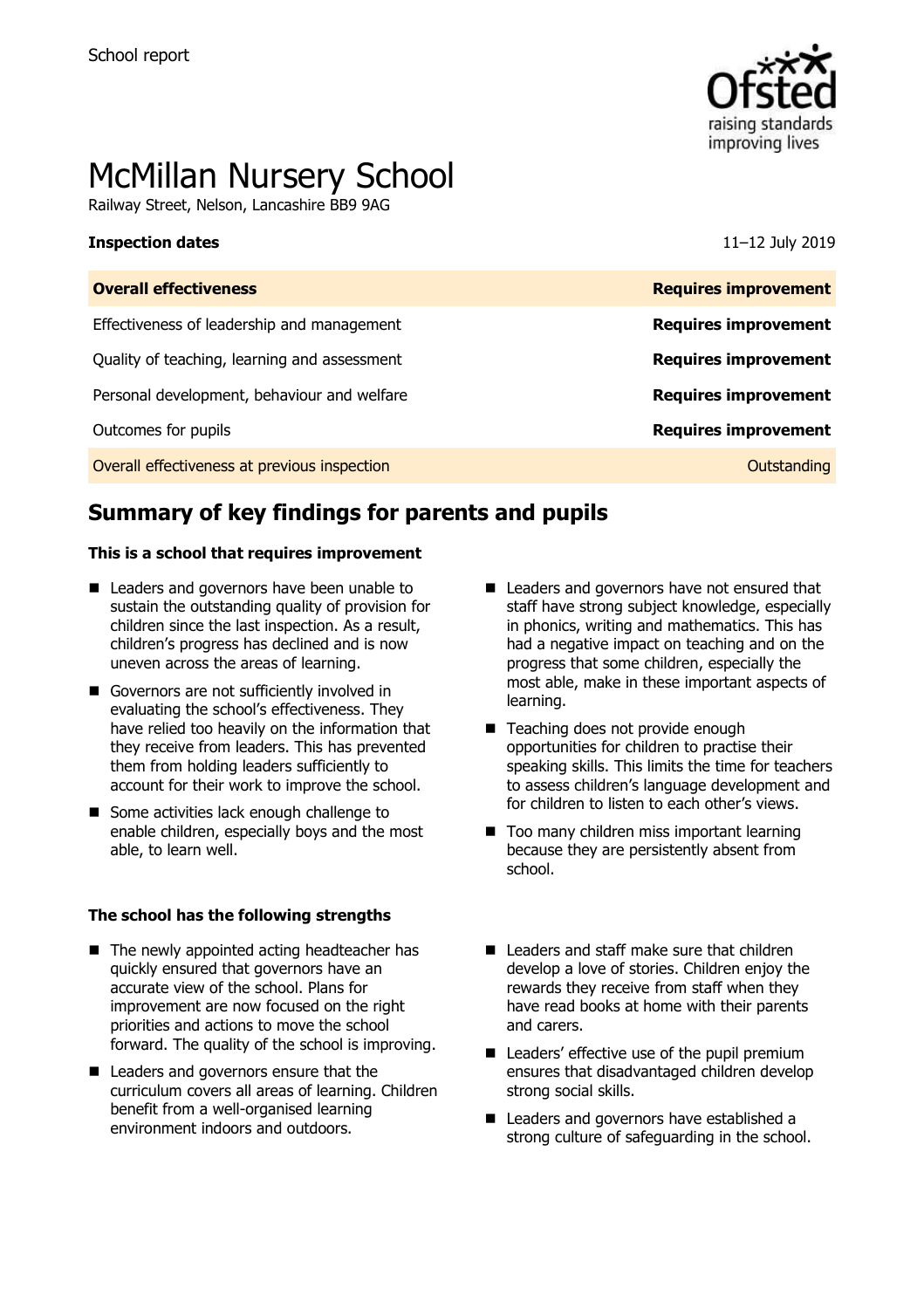

# **Full report**

### **What does the school need to do to improve further?**

- Improve the impact of leadership and management by:
	- ensuring that governors are fully involved in evaluating the school's strengths and weaknesses, so they hold leaders more effectively to account for the improvement of the school
	- working better with families to reduce the proportion of children who are persistently absent, so that all children attend school when they should
	- supporting staff to improve their subject knowledge and their understanding of the teaching of phonics, writing and mathematics.
- **IMPROVE THE QUALITY OF TEACHT AND META LEART CONSESSMENT** and children's progress by ensuring that:
	- all staff provide children, especially boys and the most able children, with activities that challenge them sufficiently in their writing, phonics and mathematics
	- staff enable children to discuss their ideas and to listen closely to the ideas of others
	- teachers organise activities effectively, so that all children can participate fully and staff can check more closely on children's understanding and progress.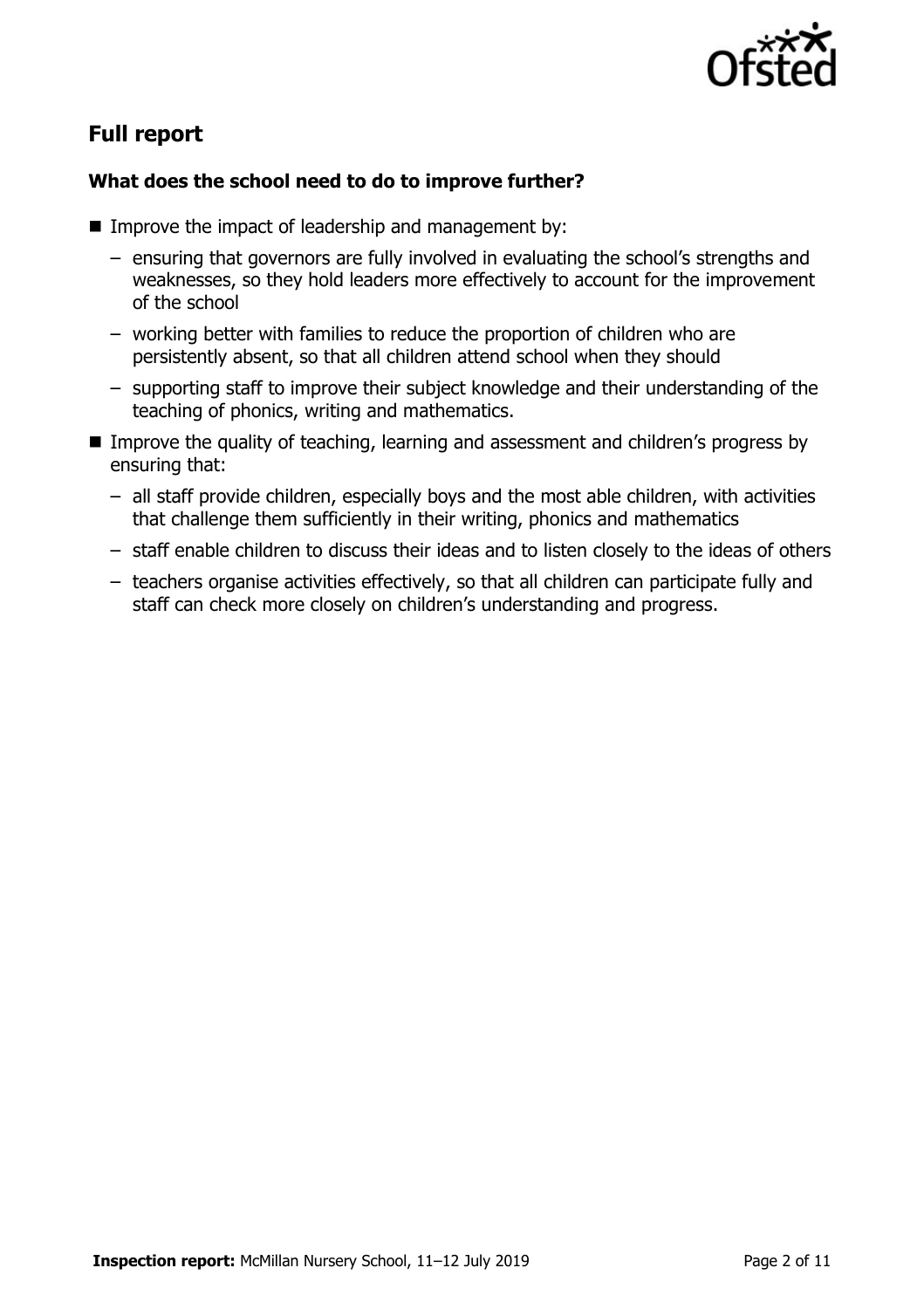## **Inspection judgements**

### **Effectiveness of leadership and management Requires improvement**

- A series of challenges relating to staffing in the past 18 months have taken their toll on the quality of education at McMillan Nursery School. These challenges have taken governors' and leaders' attention away from the school's improvement priorities, especially in relation to children's learning. Governors' and leaders' responses to the recommendations from the short inspection in September 2018 have been delayed further by a recent period of turbulence in leadership. This has negatively affected the quality of leadership, teaching and children's progress. As a result, the school is no longer outstanding and requires improvement.
- Recently, governors and the local authority have arranged for a well-respected and highly experienced headteacher of another outstanding nursery school to become the acting headteacher at McMillan Nursery School. This arrangement is already beginning to have a positive impact on improvements at the school. The quality of education is beginning to improve.
- The new acting headteacher has quickly and accurately evaluated the school's strengths and weaknesses. She has ensured that this evaluation draws on a range of information, including the views of leaders, staff and parents. Leaders' plans to improve the school are now rightly and sharply focused on improving children's outcomes.
- Following the recommendations of the short inspection in September 2018, leaders made improvements to the way that they record information about children's progress and development. However, governors' views of some children's progress, particularly that of the most able children, have been overly optimistic. The new acting headteacher has ensured that governors now have more accurate information about all children's progress, and where teaching and learning needs to improve.
- Leaders have not ensured that staff have undertaken enough training. As a result, teachers do not have the strong, up-to-date subject knowledge that they need to plan effectively for children's early learning in writing, mathematics and especially in phonics. However, leaders' focus on improving children's reading has been effective in developing children's knowledge and love of stories.
- Middle leaders are starting to play a greater role in monitoring the quality of teaching. They provide useful feedback to staff to help them to improve their work. For example, they have supported staff to improve the quality of the vocabulary that they model to children.
- The curriculum covers all areas of learning but does not fully develop children's understanding of literacy and mathematics. Leaders provide a programme of activities that enables children to develop spiritually, morally, socially and culturally. Children develop an understanding of British values, for example by respecting the simple rules that staff have established about when to tidy up. Children understand that their views matter, for instance in helping staff select which story to share with the class.
- Leaders spend the early years pupil premium funding effectively. The extra support that they provide, including bilingual support where appropriate, ensures that this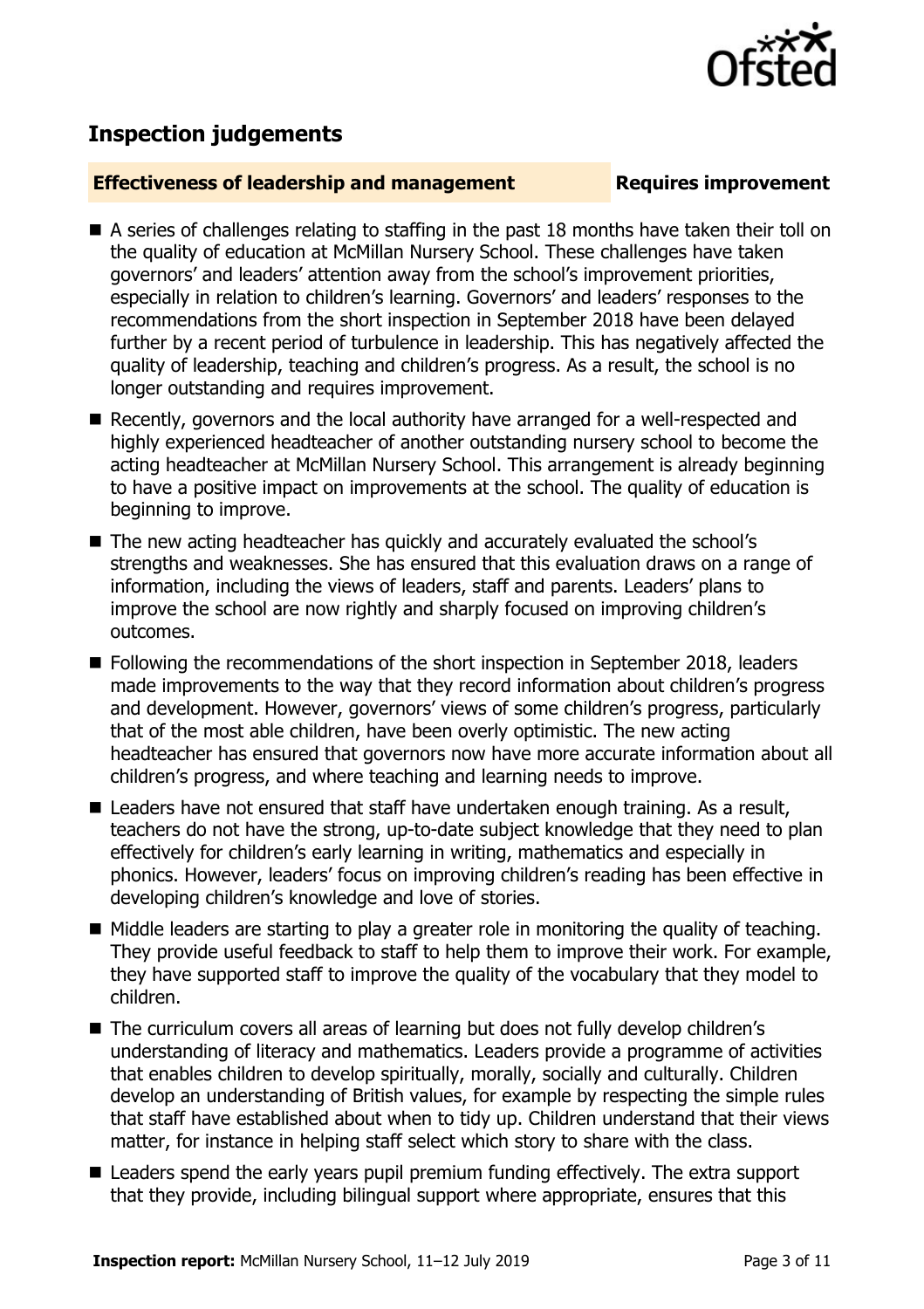

group of children make strong progress and develop good social skills.

■ Leaders ensure that funding to support children with special educational needs and/or disabilities (SEND) is used effectively. These children make strong progress from their individual starting points. Leaders have established very positive relationships with parents and with professionals alike to ensure that children with SEND receive the support that they need.

### **Governance of the school**

- Governors are not sufficiently involved in the process of evaluating the school's strengths and weaknesses. They have been too reliant on the information provided to them by school leaders. They have not recognised that leaders' judgements on children's progress have been overgenerous. This means that governors have not held leaders sufficiently to account for the declining quality of teaching and learning.
- Governors have worked successfully, in partnership with the local authority, to stabilise the turbulence in staffing and more recently in leadership. Records of their work indicate that they have made difficult but important decisions about how the school uses its resources to sustain the work of the school in the future.
- Governors are highly committed to the life and service of the school, which is at the heart of the community. They are proud of the school's strong reputation with local families. Newly recruited governors are strengthening the range of skills in the governing body, and governors are determined to work even better with the local authority to improve the quality of governance at the school.
- Governors are beginning to ask more searching questions of leaders about children's learning, including that of disadvantaged children. However, it is too early to see how these questions are helping to drive forward the school's improvement.

### **Safeguarding**

- $\blacksquare$  The arrangements for safeguarding are effective.
- Leaders keep careful records of the checks that they carry out to ensure the suitability of adults to work with children. These records have been improved further by the new acting headteacher, and this contributes to the strong culture of safeguarding in the school.
- Governors and leaders ensure that staff are appropriately trained to recognise the signs of abuse and neglect, and to understand what to do if they have a concern about a child's welfare. Consequently, staff are vigilant and follow the school's procedures effectively.
- Staff provide children with activities that help them to develop appropriate regard for their own safety. For example, police and road safety officers visit the school to talk to children about how to cross the road safely. Children recently enjoyed learning how to climb safely when a climbing expert showed them how to use special climbing equipment, and to use their hands and feet carefully. Children show through their behaviour that they understand how to keep themselves safe. They use resources carefully and seek comfort from their trusted member of staff if they are unhappy.
- Leaders and governors have made important changes to how staff keep children safe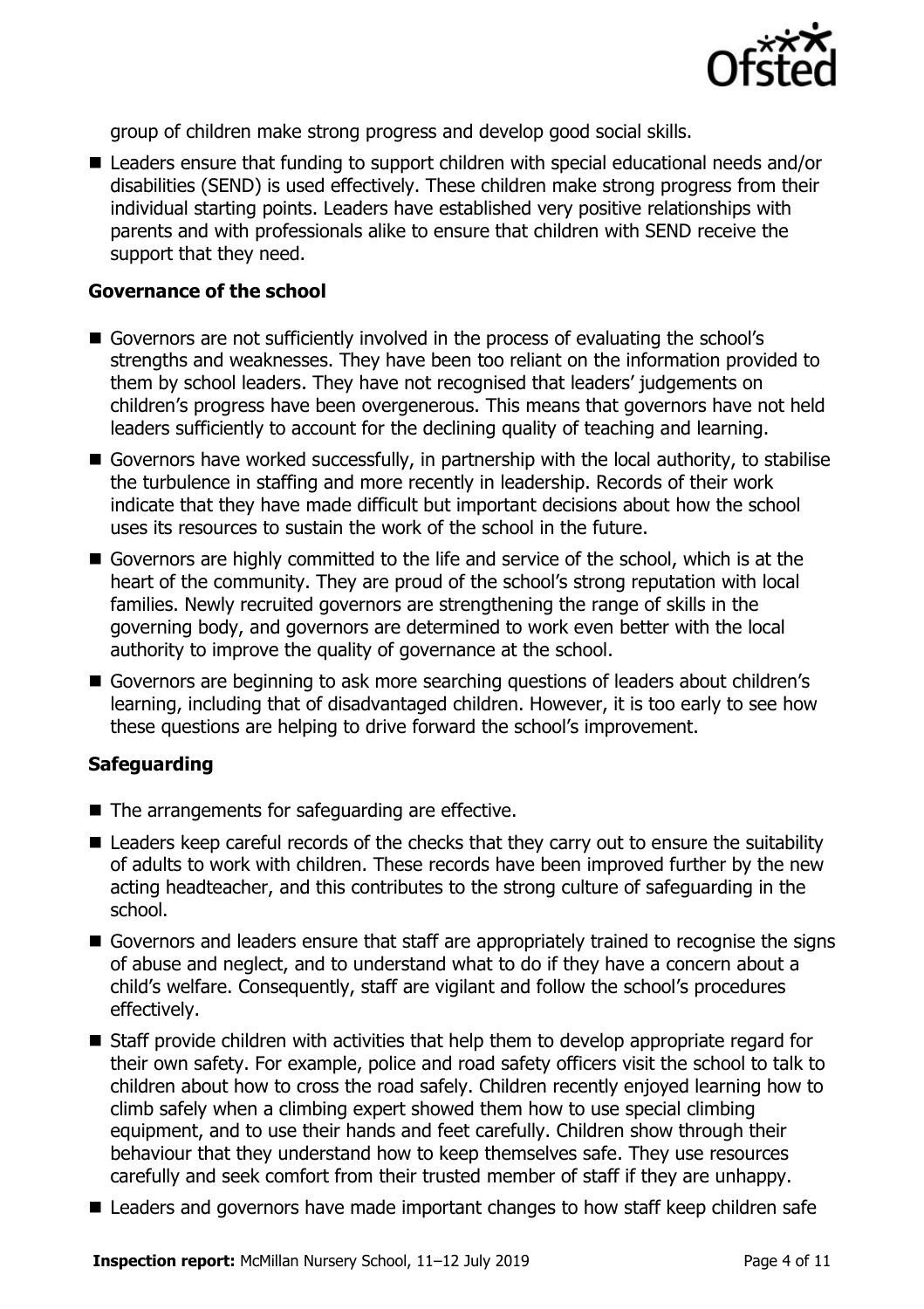

at school. They have thought carefully about how they organise staffing, so that children can move freely but safely in the setting. Parents who spoke with the inspector and those who responded to Ofsted's Parent View questionnaire were strongly of the view that children are safe at the school.

### **Quality of teaching, learning and assessment Requires improvement**

- The quality of teaching over time is not consistently good. Changes implemented by different leaders have not been evaluated sufficiently to ensure that they are having a positive impact on children's learning. This is especially the case when children take part in activities led by staff and some weaker teaching restricts children's progress.
- The organisation of some activities means that staff are unable to monitor effectively the extent to which children are participating fully, for example by listening carefully. Staff do not always notice when children have stopped listening and are disengaged from learning, such as when they are distracted by what is going on around them. When this happens, children do not learn successfully and do not make good progress.
- Leaders have supported staff to improve how they model language to children. Staff express themselves clearly. They use words that children, including those who speak English as an additional language, generally understand. However, too frequently staff dominate the talk that takes place and do not provide enough time for children to contribute their own thoughts and ideas. This limits the extent to which children make good use of the language they hear and restricts opportunities for them to communicate well.
- Staff do not routinely ask children questions that encourage them to think carefully or to express clearly what they have understood. Too often, staff use questions that require only simple answers. When this happens, children do not learn effectively, and staff are less able to assess children's understanding and to plan for the next steps in their learning.
- Teachers and leaders have put a lot of thought into developing children's love of stories. They have carefully selected a range of books that they know children will enjoy and will help them to remember characters and events. For example, during the inspection, children listening to the story 'The Tiger who Came to Tea' were able to answer simple questions about what the tiger ate and what happened next in the story. Such experiences help children to understand how stories work and to develop positive attitudes to reading.
- Leaders and teachers plan activities to develop children's skills in phonics. However, phonics teaching is not fully effective, because staff's expectations of what children can achieve are too low. This is because teachers lack the secure subject knowledge they need to plan children's learning properly. They are unclear how children build skills and knowledge in phonics over time. Consequently, children who are ready to learn phonics lack the experience, confidence and knowledge that they need to read simple words or to experiment with letters in their writing.
- Records of children's mathematical work indicate that teachers have used a range of activities to develop children's counting skills. Sometimes, staff provide children with opportunities to use these important skills in their play as well as in activities led by staff. For instance, children enjoy counting the beads that they thread on a string.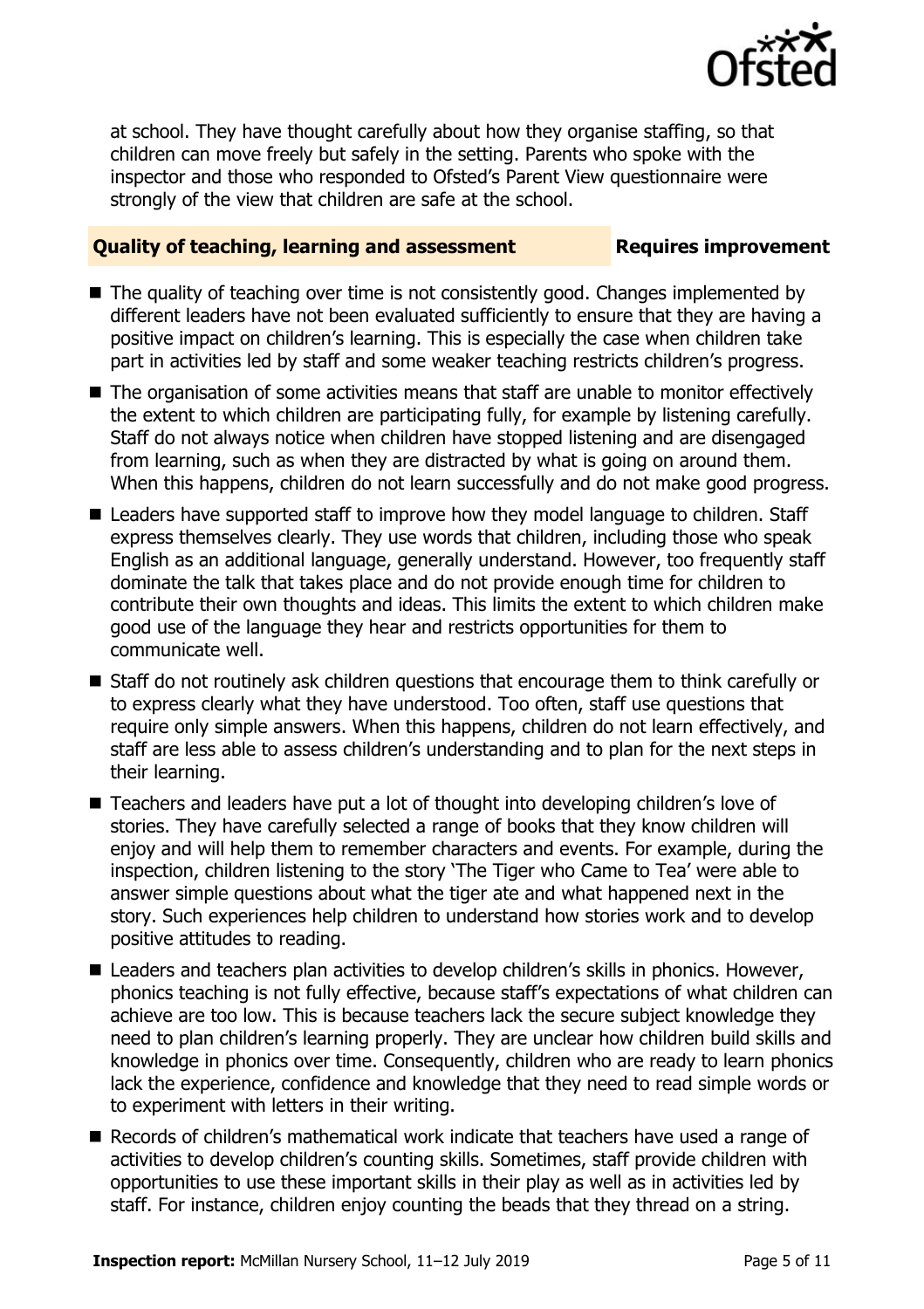

However, staff do not provide children, especially the most able children, with activities that challenge them to apply their skills to solve simple problems or to learn more about the features of shapes. This hampers children's progress in mathematics.

- Children who start at McMillan Nursery School with limited or no understanding of English benefit from good support that helps them to make strong progress in their understanding of language. Staff, including bilingual staff, ensure that children can participate fully in the activities on offer. For example, staff provide sensitive interpretation of tasks for children where it is needed. As a result, this group of children settle at school quickly and enjoy their learning.
- Teachers and their colleagues work effectively and inclusively to enable children with SEND to learn well. Staff use their knowledge of children's individual needs and targets so that they can provide the necessary support. This contributes to the strong progress that children with SEND make.
- Staff share important information about children's progress with their parents. They send home newsletters that keep parents informed about children's learning. Teachers ensure that bilingual staff are on hand to support families who speak English as an additional language. The small number of parents who spoke with the inspector were highly appreciative of the information that they receive.

### **Personal development, behaviour and welfare <b>Requires improvement**

### **Personal development and welfare**

- The school's work to promote pupils' personal development and welfare requires improvement.
- Children quickly become familiar with routines at the school. They develop confidence in using their surroundings, indoors and outdoors. However, children are less confident in speaking in the activities that staff lead, especially when many children are involved. Staff allow some children to dominate when answering questions and do not allow enough time for less confident children to formulate their ideas about what they want to say. As a result, these children demonstrate less self-assurance and eagerness to learn in these activities.
- Children have too few opportunities to listen carefully and respectfully to one another's ideas and thoughts. This is because staff are too focused on what they want to say to children and do not promote or sustain conversation or discussion sufficiently. When children try to contribute, especially boys, they sometimes shout out their answers. Children are not skilled at waiting for others to finish before they offer their ideas. When this happens, learning is more difficult for all children in the group.
- Leaders and staff know the children and families well. They rightly prioritise the establishment of strong relationships with children and their parents, because they know that this is important for children's emotional well-being in the school. These positive relationships help staff to share important information with parents daily and to be aware when children might need extra support, for example if they have been ill.
- Children learn to take care of their personal needs, because staff support them well, for example in learning how to put on and take off their outdoor clothing. Children learn to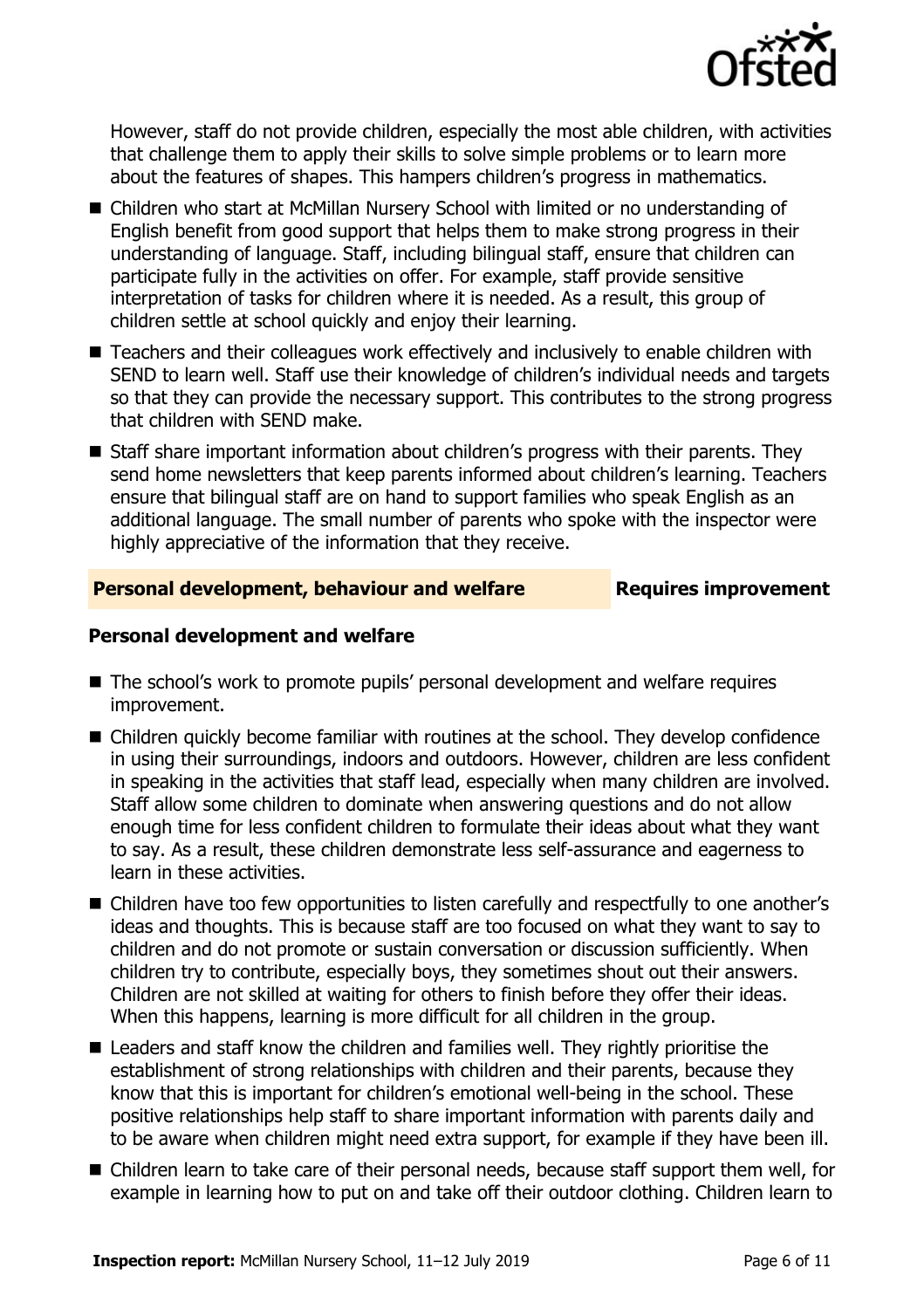

be independent when using the toilet facilities and to wash their hands afterwards.

■ Children learn about healthy lifestyles through a range of experiences. For example, children recently participated in a healthy eating week, when they learned about the importance of cleaning their teeth carefully after eating. Leaders ensure that parents and children receive useful information about the protection of skin in sunny weather, so that children can play safely outdoors at the school.

### **Behaviour**

- The behaviour of pupils requires improvement.
- Following the recommendations from the short inspection in September 2018, leaders and governors have worked more closely with parents to encourage them to send their children to school regularly. However, the impact of this work is unclear. Too many children are still persistently absent. These children miss important learning time; they do not develop the good attendance habits that they need.
- Teachers have set simple rules and routines for children to follow. Children understand these rules, because staff make their expectations clear. Children know how to use resources sensibly and most contribute to the process of tidying up.
- Children use classrooms and the outdoor areas carefully and take care to avoid hurting others as they play. They know that energetic play is allowed outdoors and understand they must walk indoors. Consequently, most children move around the classrooms sensibly.

### **Outcomes for pupils Requires improvement**

- Standards have slipped since the previous inspection. Children's progress varies, depending on the quality of teaching. Staff's expectations of what some children can achieve, especially boys and the most able, are not high enough. Consequently, children do not make the good progress they need to make a strong start when they move to primary school, especially in their early writing, phonics and mathematics skills.
- Children make better progress in reading than in writing. This is because teachers and teaching assistants develop children's love and knowledge of stories well. Staff use their secure knowledge of children's literature to select a range of books which they know will appeal to children's interests. Children enjoy borrowing books to take home to share with their parents. They enjoy the reward of borrowing new books from the school when they have read several. Despite this enthusiasm for books, some children do not make the strong progress of which they are capable in reading. Their progress in reading and writing is restricted by their insecure knowledge of phonics.
- $\blacksquare$  Most children make the progress that they should in their physical development. Staff plan well for developing children's gross and fine motor skills, through a range of activities indoors and outdoors. Children also progress well in aspects of their personal, social and emotional development, such as in making relationships. This is because of the warm, caring and secure environment that leaders and staff provide. However, some children, particularly boys, make less progress in developing the skills they need to manage their own feelings and behaviour.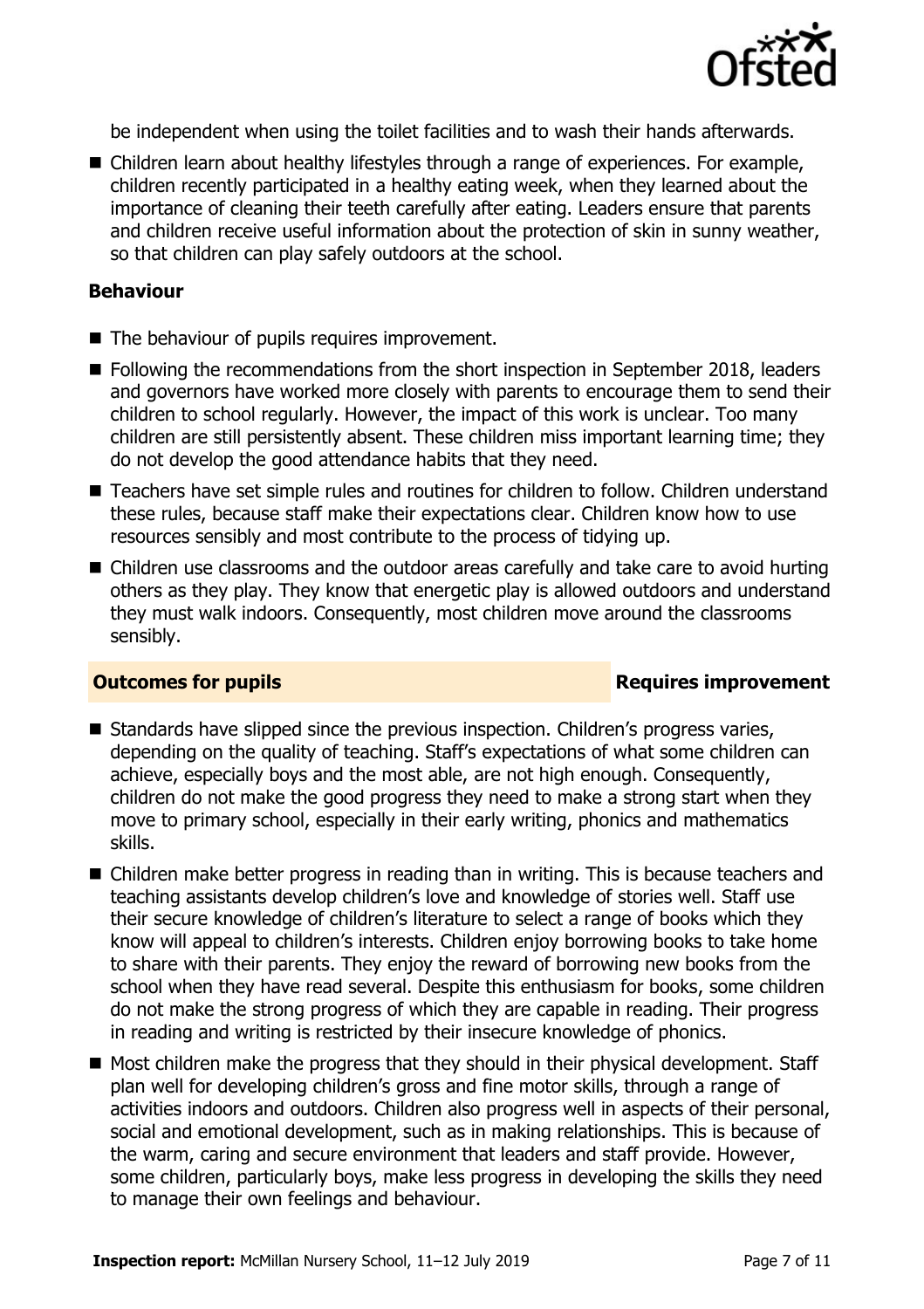

- $\blacksquare$  Progress is strong for children with SEND, because of the good support that they receive from staff. Teachers and teaching assistants support these children sensitively and plan carefully for the next steps in their learning.
- The small numbers of children eligible for the early years pupil premium make strong progress, especially in their social skills, because leaders ensure that this extra funding is used appropriately.
- Children who speak English as an additional language make strong progress in their personal, social and emotional development and in their understanding of English. Leaders celebrate the diversity of families and homes through displays on the walls throughout the school. Children who speak English as an additional language feel secure and settle well at the school.
- The attractive learning spaces that leaders and staff provide for children help them to become curious, interested and keen to explore. For example, during the inspection, a small group of children were excited to find minibeasts in the natural woodland area. They concentrated well and shared resources such as magnifying glasses to inspect the creatures more closely. This helped the children to develop their understanding of living things in the environment.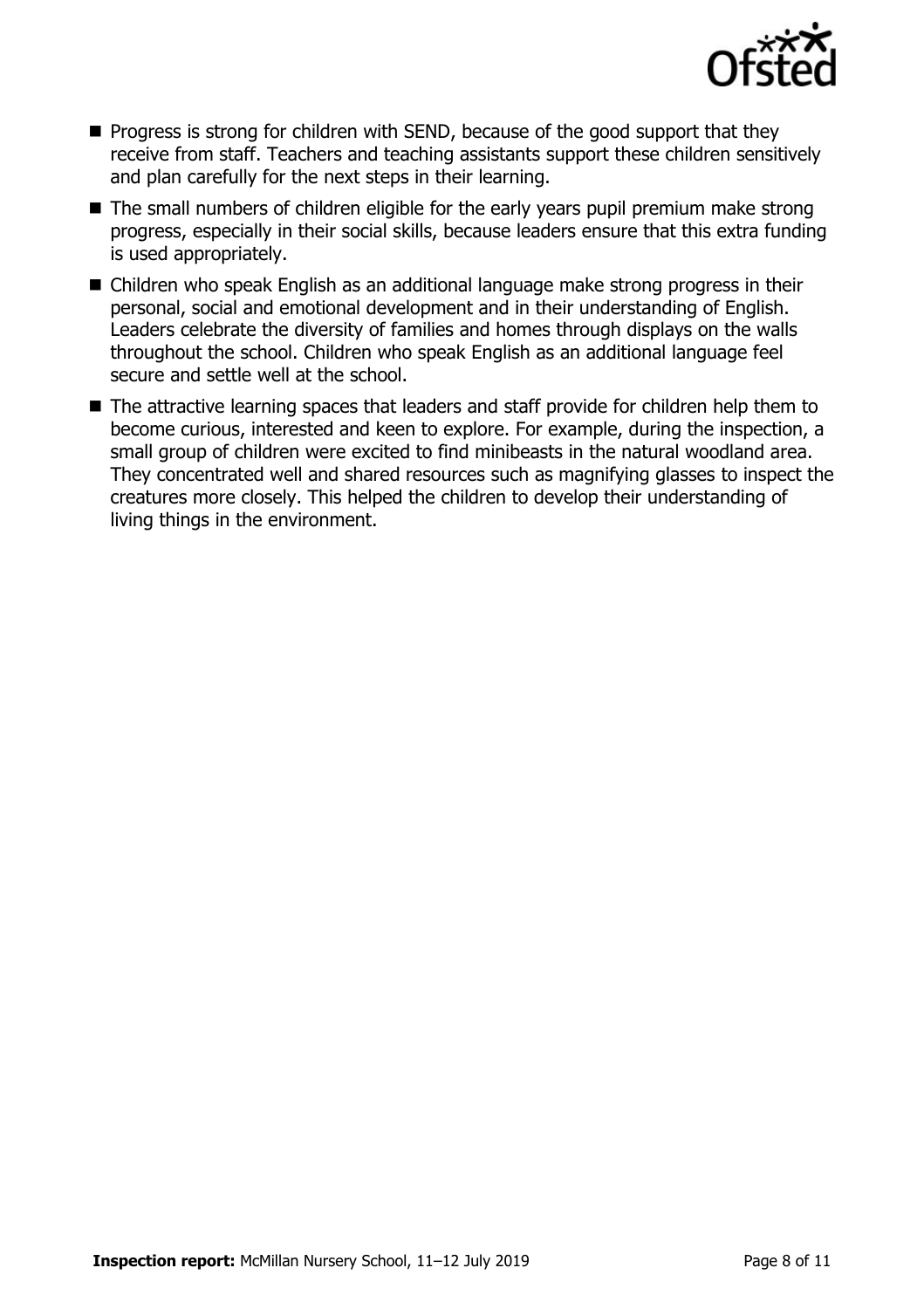

# **School details**

| Unique reference number | 119095     |
|-------------------------|------------|
| Local authority         | Lancashire |
| Inspection number       | 10087670   |

This inspection of the school was carried out under section 5 of the Education Act 2005.

| Type of school                      | <b>Nursery</b>                       |
|-------------------------------------|--------------------------------------|
| School category                     | Community                            |
| Age range of pupils                 | $3$ to 5                             |
| <b>Gender of pupils</b>             | Mixed                                |
| Number of pupils on the school roll | 98                                   |
| Appropriate authority               | The governing body                   |
| Chair                               | Mrs Sheila Wicks                     |
| <b>Headteacher</b>                  | Simone O'Connor                      |
| Telephone number                    | 01282 612 709                        |
| <b>Website</b>                      | http://www.mcmillan.lancsngfl.ac.uk/ |
| <b>Email address</b>                | bursar@mcmillan.lancs.sch.uk         |
| Date of previous inspection         | 19-20 November 2013                  |

### **Information about this school**

- This nursery school provides part-time places for children from their third birthday.
- The proportion of children known to be eligible for the early years pupil premium is lower than average.
- The proportion of children with SEND is variable each year but tends to be higher than average. The proportion with an education, health and care plan is lower than average.
- Most children are of Pakistani heritage. A substantial proportion of children come from homes where English is spoken as an additional language.
- The school has been led by an acting headteacher since June 2019, to cover the absence of the substantive headteacher.
- The school has been receiving support from the local authority since autumn 2018.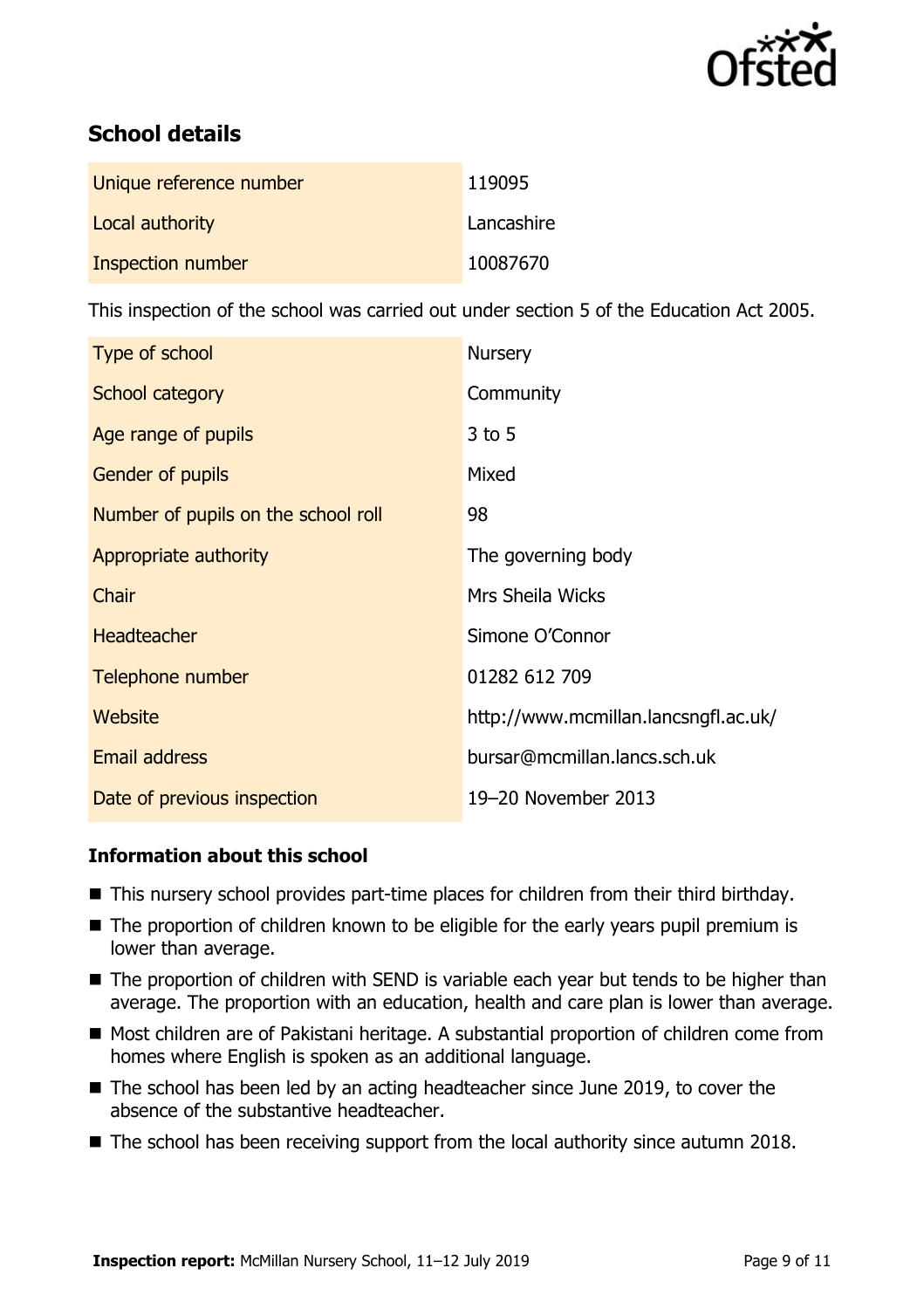

# **Information about this inspection**

- The inspector observed teaching at different times of the day during the inspection. Some observations were carried out jointly with the acting headteacher.
- Meetings were held with the acting headteacher, middle leaders, staff and governors. The inspector also spoke with a representative from the local authority.
- The inspector spoke with a few parents on their arrival at the school.
- The inspector looked at records of children's learning and at their work on display.
- A range of documentation was scrutinised, including the school's self-evaluation, improvement plans, minutes from governing body meetings, records of children's attendance and safeguarding documentation.
- The inspector considered the two responses to Ofsted's Parent View questionnaire and 10 responses from staff to an Ofsted questionnaire.

### **Inspection team**

Mavis Smith, lead inspector **Constanting Constanting Constanting Maria Smith, lead inspector**